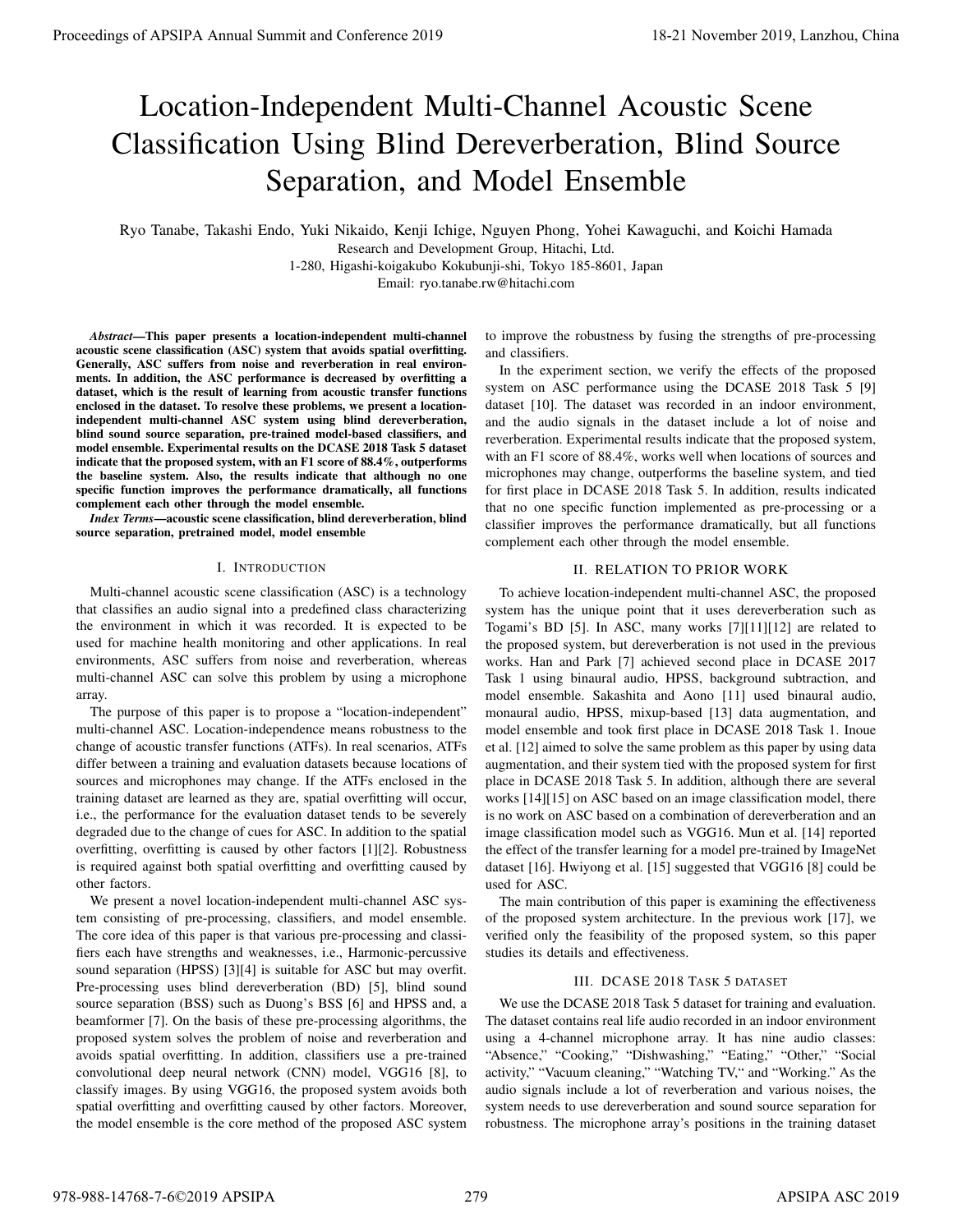

Fig. 1. Layout of the proposed system

and evaluation dataset are different. Therefore, the dataset is suitable for evaluating the proposed system.

## IV. LOCATION-INDEPENDENT MULTI-CHANNEL ACOUSTIC SCENE CLASSIFICATION

In this section, we first present an overview of our proposed location-independent multi-channel ASC system and then describe it in more detail.

## *A. Overview*

The proposed system is structured into pre-processing, classifiers, and model ensemble. Fig. 1 shows the system overview.

First, in pre-processing, the proposed system uses BD and BSS. Considering that the source position of the audio can differ, as mentioned in Section III, the system uses a blind algorithm for location independence. In addition, machine learning is not used to avoid overfitting. After pre-processing, various processed audio signals are input to the classifiers.

Second, in the classifiers, a CNN is used. As previously mentioned, when using machine learning, overfitting can cause ASC performance to worsen. To avoid this, we use an open-source pre-trained model. By using this model, the proposed system reduces learning of the dataset to a minimum. The proposed system uses a pre-trained twodimensional CNN (2DCNN) and a one-dimensional CNN (1DCNN)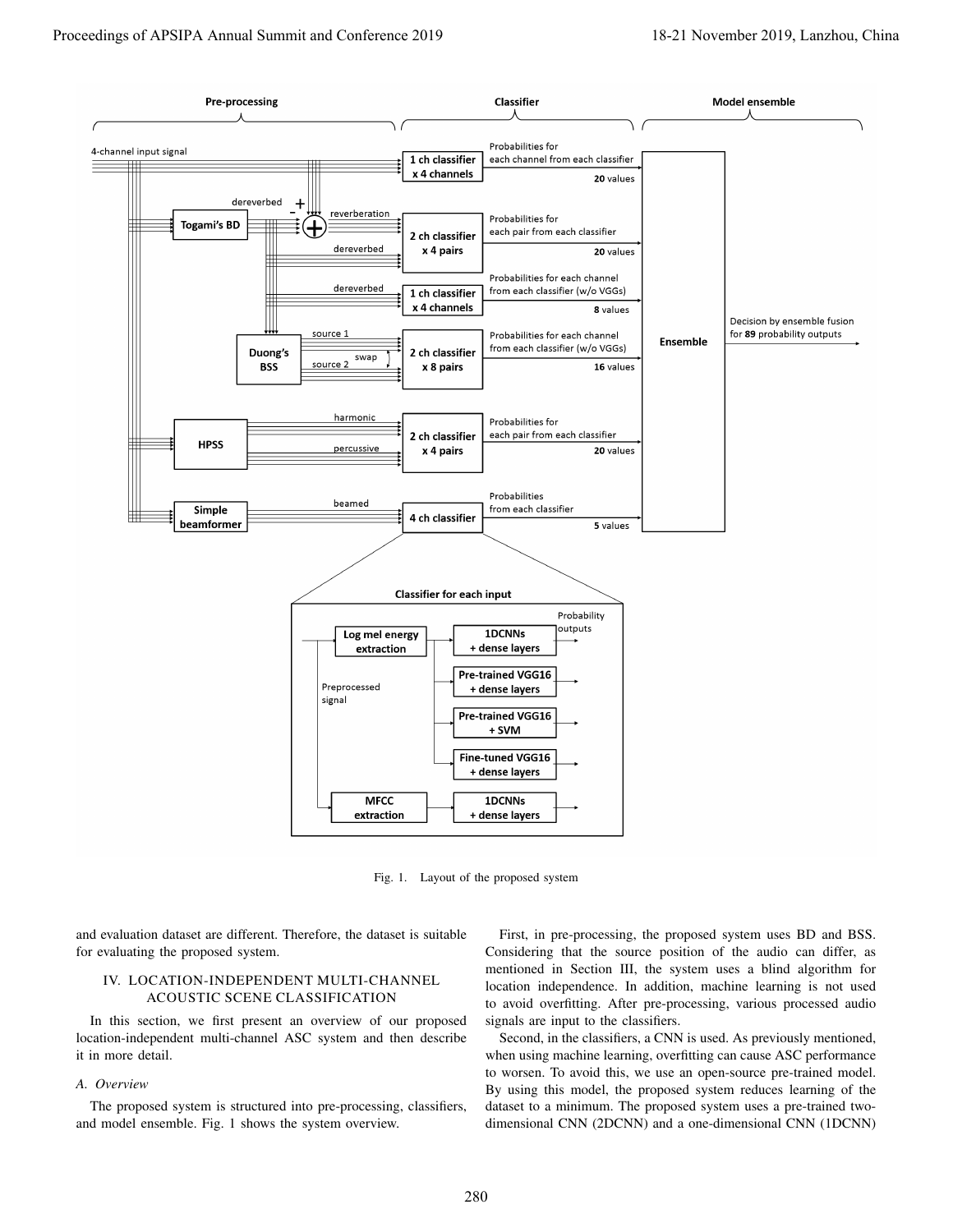#### *B. Pre-process*

$$
\mathbf{S}^{BF} = \begin{bmatrix} 1 & 1 & 1 & 1 \\ 1 & -1 & -1 & 1 \\ 1 & 1 & -1 & -1 \\ 1 & -1 & 1 & -1 \end{bmatrix} \mathbf{x}
$$
 (1)

### *C. Classifier*

#### *D. Model ensemble*

### V. EXPERIMENT

#### *A. Effectiveness of pre-processing and classifier*

TABLE I F1 SCORES FOR THE DCASE 2018 DATASET. "ALL OUTPUT" REFERS TO THE RESULT OF MODEL ENSEMBLE USING ALL OUTPUT PROBABILITIES OF THE CLASSIFIERS. THE SECOND SECTION REFERS TO THE F1 SCORES WHEN EACH PRE-PROCESS IS REMOVED OR USED ONLY. THE THIRD SECTION REFERS TO THE F1 SCORES WHEN EACH CLASSIFIER IS REMOVED OR USED ONLY. EACH METHOD IS EVALUATED USING THE TRAINING DATA (TRAIN.) AND EVALUATION DATA (EVAL.).

| Proceedings of APSIPA Annual Summit and Conference 2019                                                                                                                                                                                                                                                                                                  |                                                                                                                                                                                                                                                                                                                                                                                                                                                                                                                                                                                                                                                 |                     |                 |                                                                                                                                | 18-21 November 2019, Lanzhou, China |  |  |
|----------------------------------------------------------------------------------------------------------------------------------------------------------------------------------------------------------------------------------------------------------------------------------------------------------------------------------------------------------|-------------------------------------------------------------------------------------------------------------------------------------------------------------------------------------------------------------------------------------------------------------------------------------------------------------------------------------------------------------------------------------------------------------------------------------------------------------------------------------------------------------------------------------------------------------------------------------------------------------------------------------------------|---------------------|-----------------|--------------------------------------------------------------------------------------------------------------------------------|-------------------------------------|--|--|
| trained by the dataset. The various classifiers predict the audio classes<br>from the pre-processed signal in parallel, and the output is used for                                                                                                                                                                                                       | VGG16s receiving the simple-beamformed signal, the three channels<br>consist of $(S_1^{BF}, S_2^{BF}, S_3^{BF})$ .                                                                                                                                                                                                                                                                                                                                                                                                                                                                                                                              |                     |                 |                                                                                                                                |                                     |  |  |
| the model ensemble in a later step.                                                                                                                                                                                                                                                                                                                      |                                                                                                                                                                                                                                                                                                                                                                                                                                                                                                                                                                                                                                                 | D. Model ensemble   |                 |                                                                                                                                |                                     |  |  |
| Finally, in the model ensemble, the audio class is determined from<br>a lot of prediction results generated by many pre-processing functions<br>and various classifiers outputs. Since the contributions to the final<br>decision for each classifier are decreased and the various predictions<br>are combined, the proposed system avoids overfitting. | There are four versions of the proposed system for model ensem-<br>ble: probability averaging, random forest classifier, SVM classifier,<br>and "F1 score-weighted probability averaging." Both the random<br>forest and SVM classifiers are trained by the pairs of the predicted<br>probabilities from all the classifiers and the supervision labels. In                                                                                                                                                                                                                                                                                     |                     |                 |                                                                                                                                |                                     |  |  |
| <b>B.</b> Pre-process                                                                                                                                                                                                                                                                                                                                    |                                                                                                                                                                                                                                                                                                                                                                                                                                                                                                                                                                                                                                                 |                     |                 |                                                                                                                                |                                     |  |  |
| For BD, the proposed system uses Togami's BD algorithm [5],<br>which is a multi-input-multi-output (MIMO) method. In the system,<br>a 4-channel audio signal $S_i^{in}$ ( $i = 1, , 4$ ) is input, and a 4-channel                                                                                                                                       | "F1 score-weighted probability averaging," the probabilities of each<br>classifier are weighted by the square of the worst class-wise F1 score<br>for the classifier, and the final scores are calculated by averaging<br>the weighted probabilities over all the classifiers. The 89 output                                                                                                                                                                                                                                                                                                                                                    |                     |                 |                                                                                                                                |                                     |  |  |
| dereverbed audio signal $S_i^d$ is output. Furthermore, reverberation $S^r$                                                                                                                                                                                                                                                                              | probabilities from all the classifiers are combined.                                                                                                                                                                                                                                                                                                                                                                                                                                                                                                                                                                                            |                     |                 |                                                                                                                                |                                     |  |  |
| is generated from $S_i^{in}$ and $S_i^d$ .<br>In addition, the system uses Duong's BSS method [6]. Duong's<br>BSS is also a MIMO method, and an audio signal is separated                                                                                                                                                                                | In Section V, we compare the F1 scores of the four versions and<br>verify the effect of the proposed system.                                                                                                                                                                                                                                                                                                                                                                                                                                                                                                                                    |                     |                 |                                                                                                                                |                                     |  |  |
|                                                                                                                                                                                                                                                                                                                                                          | V. EXPERIMENT                                                                                                                                                                                                                                                                                                                                                                                                                                                                                                                                                                                                                                   |                     |                 |                                                                                                                                |                                     |  |  |
| from $S_i^{in}$ into two audio signals $(S_i^{sep1}$ and $S_i^{sep2})$ per channel.<br>Here, $S_i^{sep1}$ and $S_i^{sep2}$ are output in an arbitrary order; therefore,<br>the proposed system needs to make these signals swappable in the<br>classifier. The signals from Duong's BSS are used for solving in only<br>the 1DCNN.                       | We verified the effective of the proposed system on ASC per-<br>formance using the DCASE 2018 Task 5 dataset. In this section, we<br>first describe the effectiveness of pre-processing and classifiers on the<br>training dataset and then describe the performance of the proposed                                                                                                                                                                                                                                                                                                                                                            |                     |                 |                                                                                                                                |                                     |  |  |
| The proposed system uses HPSS [3] because it is reported to be                                                                                                                                                                                                                                                                                           | system.                                                                                                                                                                                                                                                                                                                                                                                                                                                                                                                                                                                                                                         |                     |                 |                                                                                                                                |                                     |  |  |
| suitable for ASC. HPSS separates an audio signal $S_i^{in}$ into a harmonic<br>audio signal $S_i^{har}$ and percussive audio signal $S_i^{per}$ . Non-negative                                                                                                                                                                                           | A. Effectiveness of pre-processing and classifier                                                                                                                                                                                                                                                                                                                                                                                                                                                                                                                                                                                               |                     |                 |                                                                                                                                |                                     |  |  |
| matrix factorization based HPSS [4] is used.                                                                                                                                                                                                                                                                                                             | In this section, we evaluate the effect of pre-processing and                                                                                                                                                                                                                                                                                                                                                                                                                                                                                                                                                                                   |                     |                 |                                                                                                                                |                                     |  |  |
| The proposed system implements simple beamforming (Simple                                                                                                                                                                                                                                                                                                | classifiers in the proposed system.                                                                                                                                                                                                                                                                                                                                                                                                                                                                                                                                                                                                             |                     |                 |                                                                                                                                |                                     |  |  |
| BF) only by addition and subtraction because Han and Park reported<br>that a similar method is suitable for ASC [7]. Simple BF only needs                                                                                                                                                                                                                | For the evaluation, we compared the performances when each<br>pre-processing function and classifier was removed. The reason for<br>this is that evaluating the overall performance using only one pre-<br>processing function or classifier will only indicate its comparative<br>superiority and is insufficient for evaluating its contribution to in-<br>creasing performance. For example, when a classifier is removed and<br>the performance then degrades, it means the classifier contributes<br>to increasing performance. In addition, when a function is removed<br>and the performance does not change, it means that the function |                     |                 |                                                                                                                                |                                     |  |  |
| a very short calculation time and calculates the output $\dot{S}^{BF} = [S_1^{BF}, S_2^{BF}, S_3^{BF}, S_4^{BF}]^T$ using $\mathbf{x} = [S_1^{in}, S_2^{in}, S_3^{in}, S_4^{in}]^T$ :                                                                                                                                                                    |                                                                                                                                                                                                                                                                                                                                                                                                                                                                                                                                                                                                                                                 |                     |                 |                                                                                                                                |                                     |  |  |
| $\pmb{S}^{\pmb{B}\pmb{F}}= \left[\begin{array}{cccc} 1 & 1 & 1 & 1\\ 1 & -1 & -1 & 1\\ 1 & 1 & -1 & -1\\ 1 & -1 & 1 & -1 \end{array}\right]\pmb{x}$<br>(1)                                                                                                                                                                                               |                                                                                                                                                                                                                                                                                                                                                                                                                                                                                                                                                                                                                                                 |                     |                 |                                                                                                                                |                                     |  |  |
| where, $S_1^{BF}$ is the result of the simple summation, and $S_2^{BF}$ , $S_3^{BF}$ ,<br>and $S_4^{BF}$ are the output of beams orthogonal to each other.                                                                                                                                                                                               |                                                                                                                                                                                                                                                                                                                                                                                                                                                                                                                                                                                                                                                 |                     |                 | <b>TABLE I</b>                                                                                                                 |                                     |  |  |
| C. Classifier                                                                                                                                                                                                                                                                                                                                            |                                                                                                                                                                                                                                                                                                                                                                                                                                                                                                                                                                                                                                                 |                     |                 | F1 SCORES FOR THE DCASE 2018 DATASET. "ALL OUTPUT" REFERS TO<br>THE RESULT OF MODEL ENSEMBLE USING ALL OUTPUT PROBABILITIES OF |                                     |  |  |
| As mentioned in Section IV-A, the proposed system uses a 1DCNN                                                                                                                                                                                                                                                                                           | THE CLASSIFIERS. THE SECOND SECTION REFERS TO THE F1 SCORES                                                                                                                                                                                                                                                                                                                                                                                                                                                                                                                                                                                     |                     |                 |                                                                                                                                |                                     |  |  |
| and a 2DCNN (VGG16 [8]). Many pre-trained models [18] [19] are                                                                                                                                                                                                                                                                                           | WHEN EACH PRE-PROCESS IS REMOVED OR USED ONLY. THE THIRD<br>SECTION REFERS TO THE F1 SCORES WHEN EACH CLASSIFIER IS                                                                                                                                                                                                                                                                                                                                                                                                                                                                                                                             |                     |                 |                                                                                                                                |                                     |  |  |
| available, so we compared their performances experimentally. We                                                                                                                                                                                                                                                                                          |                                                                                                                                                                                                                                                                                                                                                                                                                                                                                                                                                                                                                                                 |                     |                 | REMOVED OR USED ONLY. EACH METHOD IS EVALUATED USING THE                                                                       |                                     |  |  |
| confirmed that VGG16 has the most suitable performance for this                                                                                                                                                                                                                                                                                          |                                                                                                                                                                                                                                                                                                                                                                                                                                                                                                                                                                                                                                                 |                     |                 | TRAINING DATA (TRAIN.) AND EVALUATION DATA (EVAL.).                                                                            |                                     |  |  |
| task. Almost all the classifiers have the same architecture. First, log<br>mel energy features and mel-frequency cepstral coefficient (MFCC)                                                                                                                                                                                                             |                                                                                                                                                                                                                                                                                                                                                                                                                                                                                                                                                                                                                                                 | Functions           |                 | Remove each proc.<br>89.75                                                                                                     | Only each proc.                     |  |  |
| features are extracted. The frame size is 40 ms, and the hop size is                                                                                                                                                                                                                                                                                     |                                                                                                                                                                                                                                                                                                                                                                                                                                                                                                                                                                                                                                                 | All output          | train.<br>eval. | 89.12                                                                                                                          |                                     |  |  |
| 50%. Next, these features are sent to the classifiers. MFCC features                                                                                                                                                                                                                                                                                     |                                                                                                                                                                                                                                                                                                                                                                                                                                                                                                                                                                                                                                                 | Input signal        | train.          | 89.78                                                                                                                          | 88.46                               |  |  |
| are sent to a baseline network [9]. The log mel energy features are                                                                                                                                                                                                                                                                                      |                                                                                                                                                                                                                                                                                                                                                                                                                                                                                                                                                                                                                                                 | Togami's BD         | eval.<br>train. | 88.84<br>89.67                                                                                                                 | 88.48 (+0.02)<br>89.06              |  |  |
| sent to the 1DCNN-based baseline network, the pre-trained VGG16                                                                                                                                                                                                                                                                                          | Pre-process                                                                                                                                                                                                                                                                                                                                                                                                                                                                                                                                                                                                                                     |                     | eval.           | 89.13                                                                                                                          | 88.26 (-0.80)                       |  |  |
| connected with three dense layers (1024-128-32 units), the pre-trained<br>VGG16 connected with a support vector machine (SVM), and the                                                                                                                                                                                                                   |                                                                                                                                                                                                                                                                                                                                                                                                                                                                                                                                                                                                                                                 | Duong's BSS         | train.<br>eval. | 89.75<br>89.13                                                                                                                 | 85.66<br>85.07 (-0.59)              |  |  |
| fine-tuned VGG16 connected with three dense layers. The numbers                                                                                                                                                                                                                                                                                          |                                                                                                                                                                                                                                                                                                                                                                                                                                                                                                                                                                                                                                                 | <b>HPSS</b>         | train.          | 89.47                                                                                                                          | 90.08                               |  |  |
| of mel filters are set to 50 and 128 for the 1DCNNs and VGG16s,                                                                                                                                                                                                                                                                                          |                                                                                                                                                                                                                                                                                                                                                                                                                                                                                                                                                                                                                                                 | Simple BF           | eval.<br>train. | 89.17<br>89.67                                                                                                                 | 88.26 (-1.82)<br>88.85              |  |  |
| respectively.                                                                                                                                                                                                                                                                                                                                            |                                                                                                                                                                                                                                                                                                                                                                                                                                                                                                                                                                                                                                                 |                     | eval.           | 88.93                                                                                                                          | 88.27 (-0.58)                       |  |  |
| Because the VGG16 can receive only 3-channel color images from                                                                                                                                                                                                                                                                                           |                                                                                                                                                                                                                                                                                                                                                                                                                                                                                                                                                                                                                                                 | VGG16               | train.          | 89.36                                                                                                                          | 89.11                               |  |  |
|                                                                                                                                                                                                                                                                                                                                                          | Classifier                                                                                                                                                                                                                                                                                                                                                                                                                                                                                                                                                                                                                                      | + fc-layer<br>VGG16 | eval.<br>train. | 88.97<br>89.05                                                                                                                 | $87.66(-1.45)$<br>87.51             |  |  |
| the raw input signal, a signal consisting of the three copied channels                                                                                                                                                                                                                                                                                   |                                                                                                                                                                                                                                                                                                                                                                                                                                                                                                                                                                                                                                                 |                     | eval.           | 87.94                                                                                                                          | $86.67(-0.84)$                      |  |  |
| is input. On the other hand, for the VGG16 receiving a pair of<br>signals, the signals are converted into a 3-channel combination, e.g.,                                                                                                                                                                                                                 |                                                                                                                                                                                                                                                                                                                                                                                                                                                                                                                                                                                                                                                 | $+$ SVM<br>1DCNN    | train.          | 89.15                                                                                                                          | 87.23                               |  |  |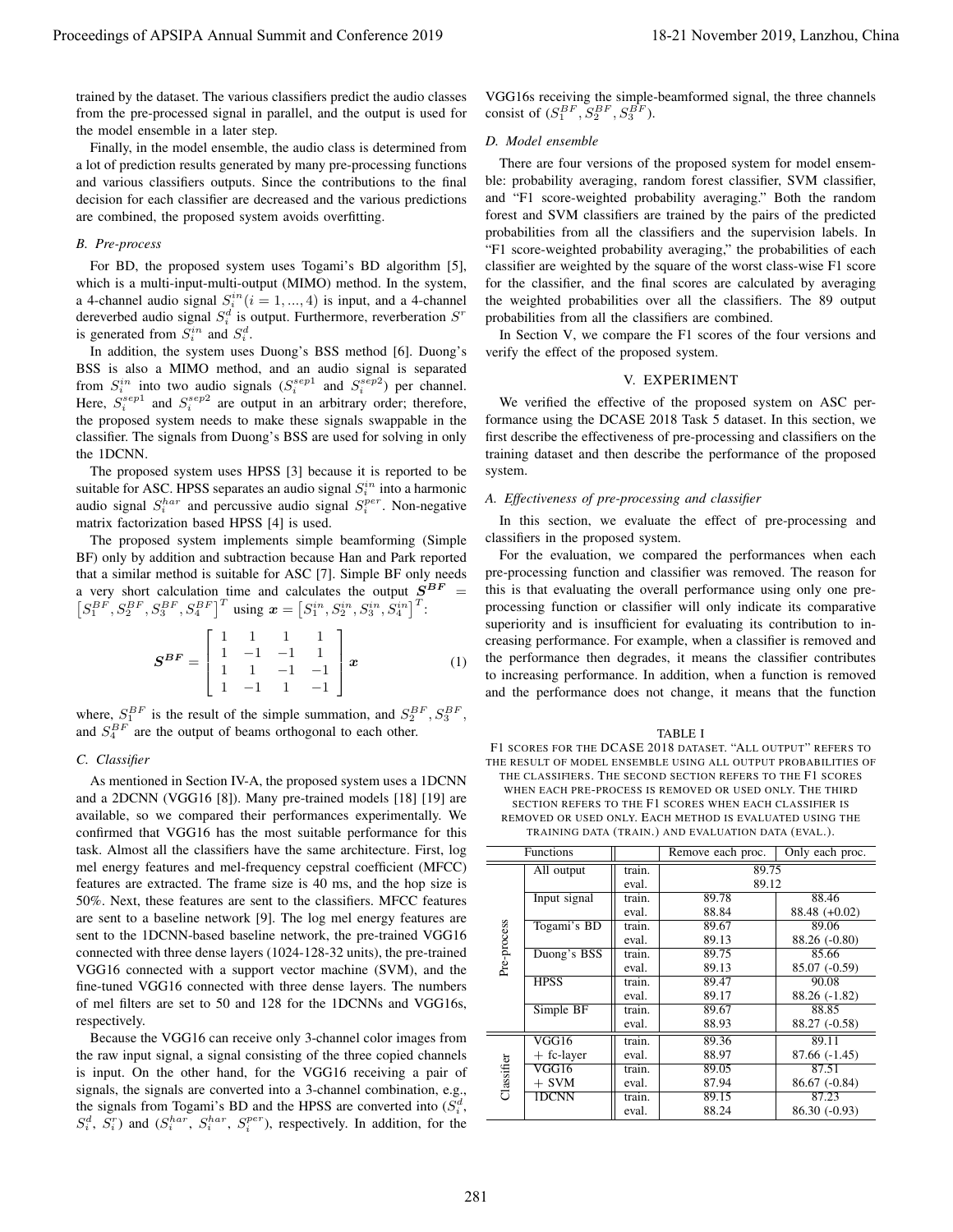#### TABLE II

F1 SCORES FOR DCASE 2018 DATASET. "BASELINE" GIVES THE RESULTS FOR DCASE 2018 BASELINE SYSTEM, "PROPOSED (MEAN PROB.)" FOR AN ENSEMBLE USING MEAN OF PREDICTED PROBABILITY, "PROPOSED (RF)" FOR A RANDOM FOREST (RF) AS AN ENSEMBLE, "PROPOSED (SVM)" FOR A SUPPORT VECTOR MACHINE (SVM) AS AN ENSEMBLE, AND "PROPOSED (F1-WEIGHED MEAN PROB.)" FOR AN ENSEMBLE USING WEIGHTED MEAN OF PREDICTED PROBABILITY BASED ON F1 SCORE.

| Class           | Baseline |       | Proposed     |       | Proposed                 |       | Proposed |       | Proposed |       |
|-----------------|----------|-------|--------------|-------|--------------------------|-------|----------|-------|----------|-------|
|                 |          |       | (mean prob.) |       | (F1-weighted mean prob.) |       | (RF)     |       | (SVM)    |       |
|                 | dev.     | eval. | dev.         | eval. | dev.                     | eval. | dev.     | eval. | dev.     | eval. |
| Absence         | 85.4     | 87.7  | 90.6         | 91.6  | 90.4                     | 91.3  | 87.9     | 59.1  | 87.3     | 86.1  |
| Cooking         | 95.1     | 93.0  | 96.2         | 97.0  | 96.3                     | 97.0  | 96.5     | 96.1  | 96.5     | 95.8  |
| Dishwashing     | 76.7     | 77.2  | 83.7         | 83.0  | 84.5                     | 83.0  | 86.4     | 81.5  | 86.8     | 81.6  |
| Eating          | 83.6     | 81.2  | 92.9         | 84.2  | 93.1                     | 84.1  | 93.9     | 85.7  | 94.4     | 85.2  |
| Other           | 44.7     | 35.0  | 60.2         | 57.7  | 61.0                     | 58.3  | 62.2     | 53.7  | 64.7     | 54.6  |
| Social activity | 93.9     | 96.6  | 96.2         | 98.2  | 95.5                     | 98.2  | 96.2     | 97.7  | 95.6     | 95.9  |
| Vacuum cleaning | 99.3     | 95.8  | 100.0        | 97.7  | 100.0                    | 97.7  | 100.0    | 97.7  | 100.0    | 96.7  |
| Watching TV     | 99.5     | 99.9  | 99.5         | 100.0 | 99.3                     | 100.0 | 99.7     | 100.0 | 99.5     | 100.0 |
| Working         | 82.0     | 81.4  | 88.0         | 86.1  | 88.0                     | 85.8  | 87.3     | 68.6  | 87.2     | 81.3  |
| Average         | 84.5     | 83.1  | 89.7         | 88.4  | 89.8                     | 88.4  | 90.0     | 82.2  | 90.2     | 86.3  |

contributes to increasing the complement and the robustness but not the numerical performance. Table I shows the performances of the proposed system with each pre-processing or classifier removed and the performances using only each pre-processing function or classifier.

For pre-processing, in the upper section of Table I, the performance when HPSS is removed (89.47%) is the most different from that of "all output" (89.75%) and the performance of only HPSS is the highest (90.08%) for the training dataset. However, the performance when HPSS is removed (89.17%) is almost the same as that of "all output" (89.12%) and the performance of only HPSS worsens (- 1.82%) for the evaluation dataset. This means that HPSS improves the performance in the training [but is overfitting to the training dataset. In addition, in the evaluation, the performance when Togami's BD is removed is 89.13%. The difference between training and evaluation is smaller in the only-Togami's BD case (-0.80%) than in the only-HPSS case (-1.82%). This indicates Togami's BD avoids overfitting and makes an average contribution to improve the performance in the proposed system. On the other hand, the performance when Simple BF is removed is 88.93% and the performance of only Simple BF slightly decreases (-0.58%) in the evaluation dataset. Therefore, Simple BF avoids overfitting and contributes to improving the performance in the proposed system. Additionally, the performance of only "input signal" barely changes between training and evaluation (+0.02%), and the performance with it is removed (88.84%) is less than that of "all output" performance (89.75%). This means "input signal" is not overfitting and contributes to improving the F1-score. The performance when Duong's BSS is removed does not differ from that of "all output" performance (89.75%) even though the performance of only Duong's BSS is the lowest (85.07%). This is because Duong's BSS is used in only the 1DCNN, which has little effect on classification. Proceeding to 2019 Maximum and the summer of 2018 and 2018 Maximum and 2019 and 2019 and 2019 and 2019 and 2019 and 2019 and 2019 and 2019 and 2019 and 2019 and 2019 and 2019 and 2019 and 2019 and 2019 and 2019 and 2019 a

For the classifiers, in the lower section of Table I, the performance when VGG16 + SVM's is removed  $(89.05\%)$  is the most different from that of "all output" (89.75%) for the training dataset. However, the other classifiers also tend to have larger differences from "all output" than the pre-processing functions do.

These results indicate that no one specific function improves the performance dramatically, but all functions complement each other through the model ensemble. Also, VGG16 is suitable for locationindependent multi-channel ASC even if it uses a pre-trained model for image classification.

## *B. Performance of proposed system*

To evaluate the location-independence, we evaluate the proposed system with the dataset which the position of the microphone array differs between the training and evaluation dataset. Table II shows the experimental results of the four versions of our proposed system and the DCASE 2018 baseline-system on the dataset.<sup>1</sup> The baseline-system is based on a 1DCNN and is a state-of-the-art ASC system. For the training dataset, each proposed system outperforms the "Baseline," 84% F1 score and achieves an F1 score around 90%. All proposed systems achieved a 100% F1 score for "Vacuum cleaning'' in the evaluation. In addition, all proposed systems had F1 scores over 7% higher than that of "Baseline," in "Dishwashing," "Eating," "Other," and "Working," with "Other" marking the largest improvement with F1 scores over 15% higher. The "Other" class is unique in that it consists of miscellaneous data. Data in "Other" is more difficult to classify than methodical data in other classes ("Vacuum cleaning," "Cooking," etc.). This improvement suggests that the proposed system is robust to unknown data found in the training dataset.

Results on the evaluation dataset suggest the effectiveness of the proposed location-independent multi-channel ASC system because the F1 scores for the training and evaluation datasets are only 1.5% different on average in the cases of "mean prob." and "F1-weighted mean prob." These results indicate that the proposed systems have a high location-independence because the position of the microphone array differs between the training and evaluation datasets. The proposed system (88.4%) tied for first place in DCASE 2018 Task 5. This challenge result indicates that the proposed system outperforms the other state-of-the-art systems. The performances of "RF" and "SVM," however, were about 7.8% and 3.9% lower, respectively. The results for "RF" indicate a large difference in performance between the training and evaluation datasets. Specifically, the "RF" performances for "Absence," "Other," and "Working" were by respectively about 20%, 10%, and 20% lower in the evaluation dataset than in the training dataset. The results for "SVM" indicate that the performances for "Other" and "Working" were also about 10% lower in the evaluation dataset than in the training dataset.

<sup>&</sup>lt;sup>1</sup>There is some differences between Tables I and II because the evaluation method is different. Table I shows the results using all the evaluation dataset. Table II shows the results using only the "location unknown microphone" dataset, which is published by the task organizer. The authors asked the task organizer about the property of the dataset recording and have not received a reply at the time of writing.